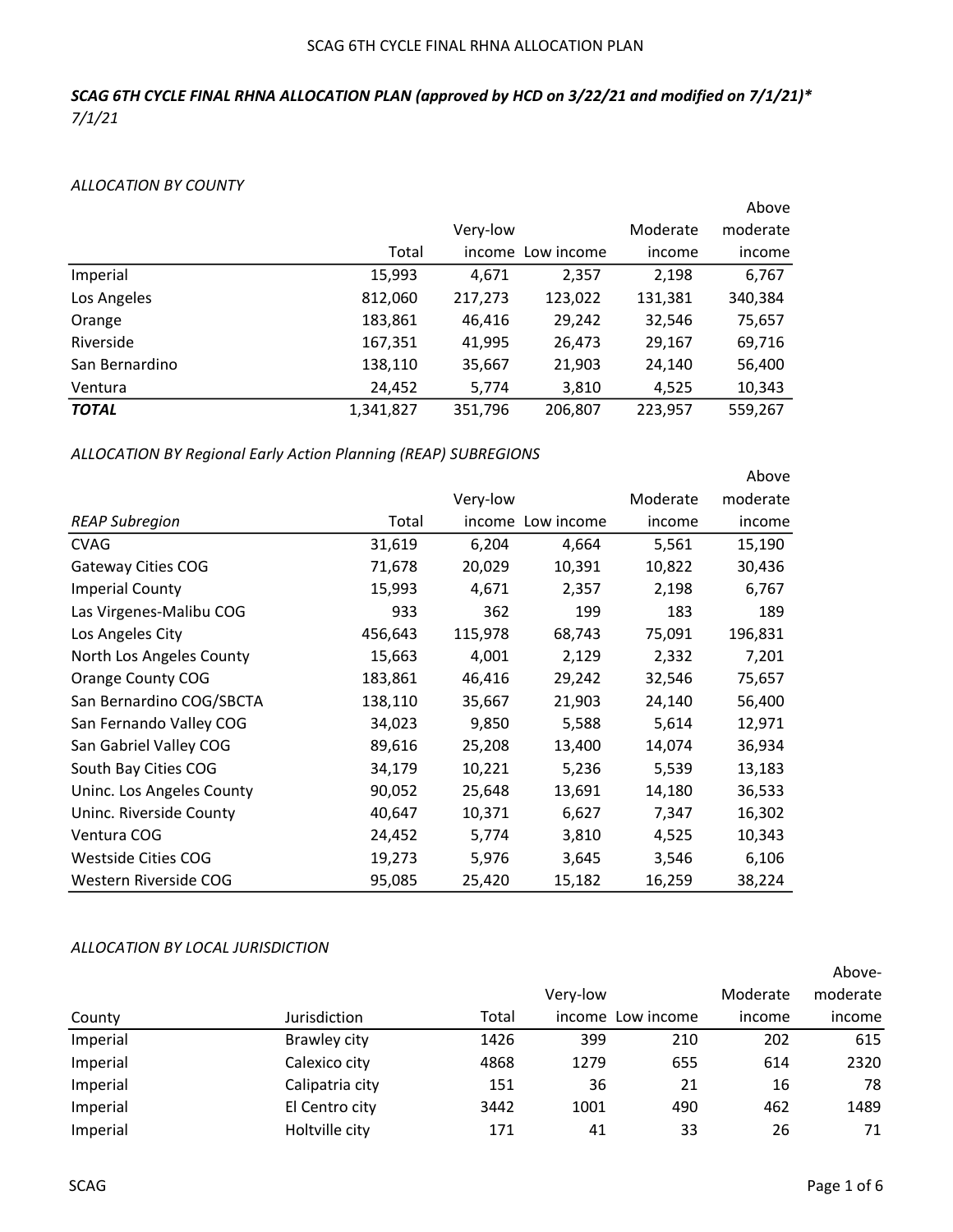|             |                          |       |          |                   |                | Above-   |
|-------------|--------------------------|-------|----------|-------------------|----------------|----------|
|             |                          |       | Very-low |                   | Moderate       | moderate |
| County      | Jurisdiction             | Total |          | income Low income | income         | income   |
| Imperial    | Imperial city            | 1601  | 704      | 346               | 294            | 257      |
| Imperial    | Unincorporated Imp       | 4301  | 1203     | 596               | 580            | 1922     |
| Imperial    | Westmorland city         | 33    | 8        | 6                 | 4              | 15       |
| Los Angeles | Agoura Hills city        | 318   | 127      | 72                | 55             | 64       |
| Los Angeles | Alhambra city            | 6825  | 1774     | 1036              | 1079           | 2936     |
| Los Angeles | Arcadia city             | 3214  | 1102     | 570               | 605            | 937      |
| Los Angeles | Artesia city             | 1069  | 312      | 168               | 128            | 461      |
| Los Angeles | Avalon city              | 27    | 8        | 5                 | 3              | 11       |
| Los Angeles | Azusa city               | 2651  | 760      | 368               | 382            | 1141     |
| Los Angeles | <b>Baldwin Park city</b> | 2001  | 576      | 275               | 263            | 887      |
| Los Angeles | <b>Bell city</b>         | 229   | 43       | 24                | 29             | 133      |
| Los Angeles | <b>Bell Gardens city</b> | 503   | 100      | 29                | 72             | 302      |
| Los Angeles | <b>Bellflower city</b>   | 3735  | 1015     | 488               | 553            | 1679     |
| Los Angeles | Beverly Hills city       | 3104  | 1008     | 680               | 602            | 814      |
| Los Angeles | Bradbury city            | 41    | 16       | 9                 | 9              | 7        |
| Los Angeles | <b>Burbank city</b>      | 8772  | 2553     | 1418              | 1409           | 3392     |
| Los Angeles | Calabasas city           | 354   | 132      | 71                | 70             | 81       |
| Los Angeles | Carson city              | 5618  | 1770     | 913               | 875            | 2060     |
| Los Angeles | Cerritos city            | 1908  | 679      | 345               | 332            | 552      |
| Los Angeles | Claremont city           | 1711  | 556      | 310               | 297            | 548      |
| Los Angeles | Commerce city            | 247   | 55       | 22                | 39             | 131      |
| Los Angeles | Compton city             | 1004  | 235      | 121               | 131            | 517      |
| Los Angeles | Covina city              | 1910  | 614      | 268               | 281            | 747      |
| Los Angeles | Cudahy city              | 393   | 80       | 36                | 53             | 224      |
| Los Angeles | Culver City city         | 3341  | 1108     | 604               | 560            | 1069     |
| Los Angeles | Diamond Bar city         | 2521  | 844      | 434               | 437            | 806      |
| Los Angeles | Downey city              | 6525  | 2079     | 946               | 915            | 2585     |
| Los Angeles | Duarte city              | 888   | 269      | 145               | 137            | 337      |
| Los Angeles | El Monte city            | 8502  | 1797     | 853               | 1233           | 4619     |
| Los Angeles | El Segundo city          | 492   | 189      | 88                | 84             | 131      |
| Los Angeles | Gardena city             | 5735  | 1485     | 761               | 894            | 2595     |
| Los Angeles | Glendale city            | 13425 | 3439     | 2163              | 2249           | 5574     |
| Los Angeles | Glendora city            | 2276  | 735      | 386               | 388            | 767      |
| Los Angeles | Hawaiian Gardens ci      | 331   | 61       | 44                | 46             | 180      |
| Los Angeles | Hawthorne city           | 1734  | 445      | 204               | 249            | 836      |
| Los Angeles | Hermosa Beach city       | 558   | 232      | 127               | 106            | 93       |
| Los Angeles | Hidden Hills city        | 40    | 17       | 8                 | 9              | 6        |
| Los Angeles | Huntington Park city     | 1605  | 264      | 196               | 243            | 902      |
| Los Angeles | Industry city            | 17    | 6        | 4                 | $\overline{2}$ | 5        |
| Los Angeles | Inglewood city           | 7439  | 1813     | 955               | 1112           | 3559     |
| Los Angeles | Irwindale city           | 119   | 36       | 11                | 17             | 55       |
| Los Angeles | La Cañada Flintridge     | 612   | 252      | 135               | 139            | 86       |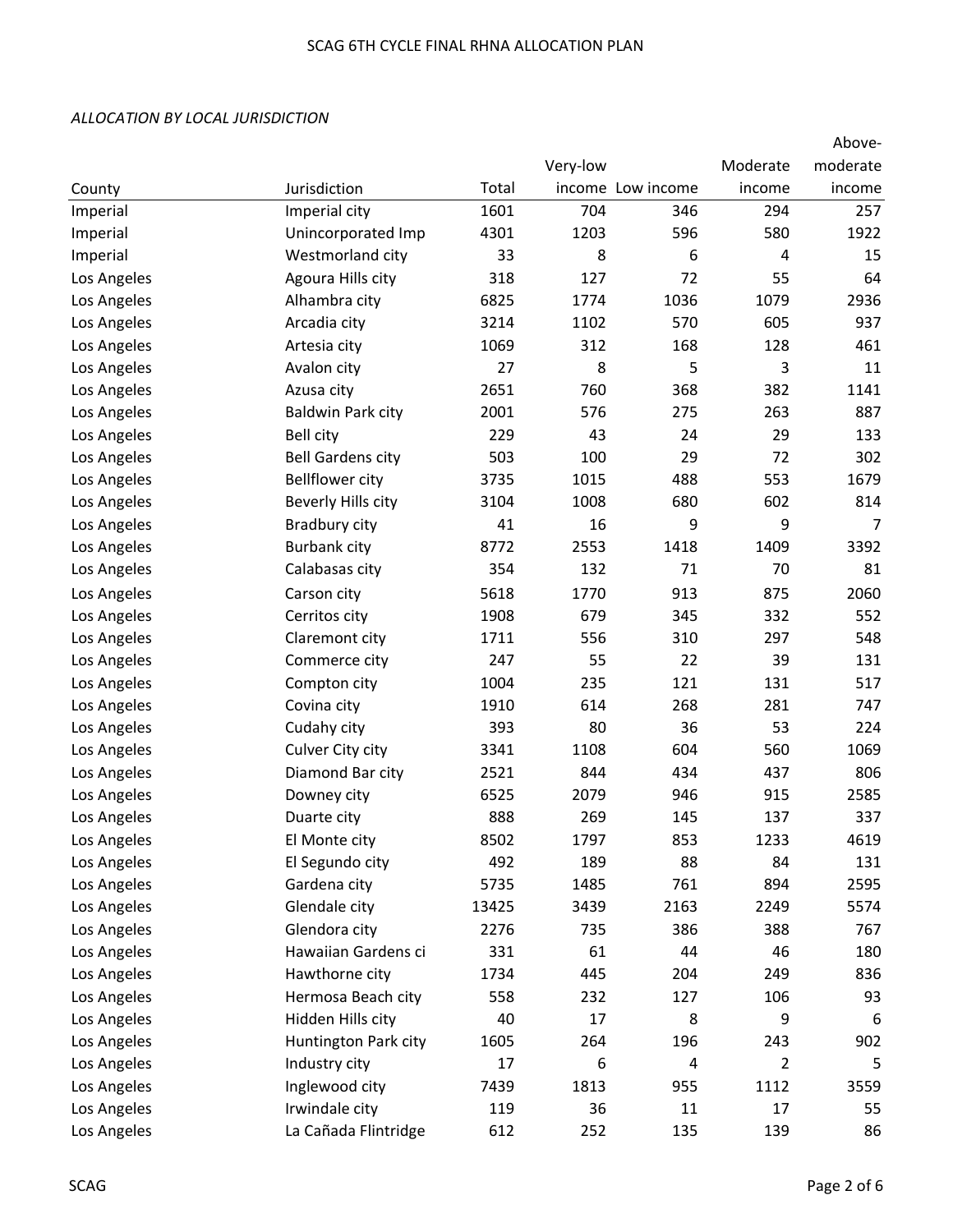|             |                         |        |          |                   |          | Above-   |
|-------------|-------------------------|--------|----------|-------------------|----------|----------|
|             |                         |        | Very-low |                   | Moderate | moderate |
| County      | Jurisdiction            | Total  |          | income Low income | income   | income   |
| Los Angeles | La Habra Heights city   | 172    | 78       | 35                | 31       | 28       |
| Los Angeles | La Mirada city          | 1962   | 634      | 342               | 320      | 666      |
| Los Angeles | La Puente city          | 1929   | 544      | 275               | 275      | 835      |
| Los Angeles | La Verne city           | 1346   | 414      | 239               | 223      | 470      |
| Los Angeles | Lakewood city           | 3922   | 1296     | 637               | 653      | 1336     |
| Los Angeles | Lancaster city          | 9023   | 2224     | 1194              | 1328     | 4277     |
| Los Angeles | Lawndale city           | 2497   | 732      | 311               | 371      | 1083     |
| Los Angeles | Lomita city             | 829    | 239      | 124               | 128      | 338      |
| Los Angeles | Long Beach city         | 26502  | 7141     | 4047              | 4158     | 11156    |
| Los Angeles | Los Angeles city        | 456643 | 115978   | 68743             | 75091    | 196831   |
| Los Angeles | Lynwood city            | 1558   | 377      | 139               | 235      | 807      |
| Los Angeles | Malibu city             | 79     | 28       | 19                | 17       | 15       |
| Los Angeles | Manhattan Beach cit     | 774    | 322      | 165               | 155      | 132      |
| Los Angeles | Maywood city            | 365    | 55       | 47                | 55       | 208      |
| Los Angeles | Monrovia city           | 1670   | 519      | 262               | 254      | 635      |
| Los Angeles | Montebello city         | 5186   | 1314     | 707               | 777      | 2388     |
| Los Angeles | Monterey Park city      | 5257   | 1324     | 822               | 848      | 2263     |
| Los Angeles | Norwalk city            | 5034   | 1546     | 759               | 658      | 2071     |
| Los Angeles | Palmdale city           | 6640   | 1777     | 935               | 1004     | 2924     |
| Los Angeles | Palos Verdes Estates    | 199    | 82       | 44                | 48       | 25       |
| Los Angeles | Paramount city          | 364    | 92       | 43                | 48       | 181      |
| Los Angeles | Pasadena city           | 9429   | 2747     | 1662              | 1565     | 3455     |
| Los Angeles | Pico Rivera city        | 1024   | 299      | 146               | 149      | 430      |
| Los Angeles | Pomona city             | 10558  | 2799     | 1339              | 1510     | 4910     |
| Los Angeles | Rancho Palos Verdes     | 639    | 253      | 139               | 125      | 122      |
| Los Angeles | Redondo Beach city      | 2490   | 936      | 508               | 490      | 556      |
| Los Angeles | Rolling Hills city      | 45     | 20       | 9                 | 11       | 5        |
| Los Angeles | Rolling Hills Estates o | 191    | 82       | 42                | 38       | 29       |
| Los Angeles | Rosemead city           | 4612   | 1154     | 638               | 686      | 2134     |
| Los Angeles | San Dimas city          | 1248   | 384      | 220               | 206      | 438      |
| Los Angeles | San Fernando city       | 1795   | 461      | 273               | 284      | 777      |
| Los Angeles | San Gabriel city        | 3023   | 846      | 415               | 466      | 1296     |
| Los Angeles | San Marino city         | 397    | 149      | 91                | 91       | 66       |
| Los Angeles | Santa Clarita city      | 10031  | 3397     | 1734              | 1672     | 3228     |
| Los Angeles | Santa Fe Springs city   | 952    | 253      | 159               | 152      | 388      |
| Los Angeles | Santa Monica city       | 8895   | 2794     | 1672              | 1702     | 2727     |
| Los Angeles | Sierra Madre city       | 204    | 79       | 39                | 35       | 51       |
| Los Angeles | Signal Hill city        | 517    | 161      | 78                | 90       | 188      |
| Los Angeles | South El Monte city     | 577    | 131      | 64                | 70       | 312      |
| Los Angeles | South Gate city         | 8282   | 2136     | 994               | 1173     | 3979     |
| Los Angeles | South Pasadena city     | 2067   | 757      | 398               | 334      | 578      |
| Los Angeles | Temple City city        | 2186   | 630      | 350               | 369      | 837      |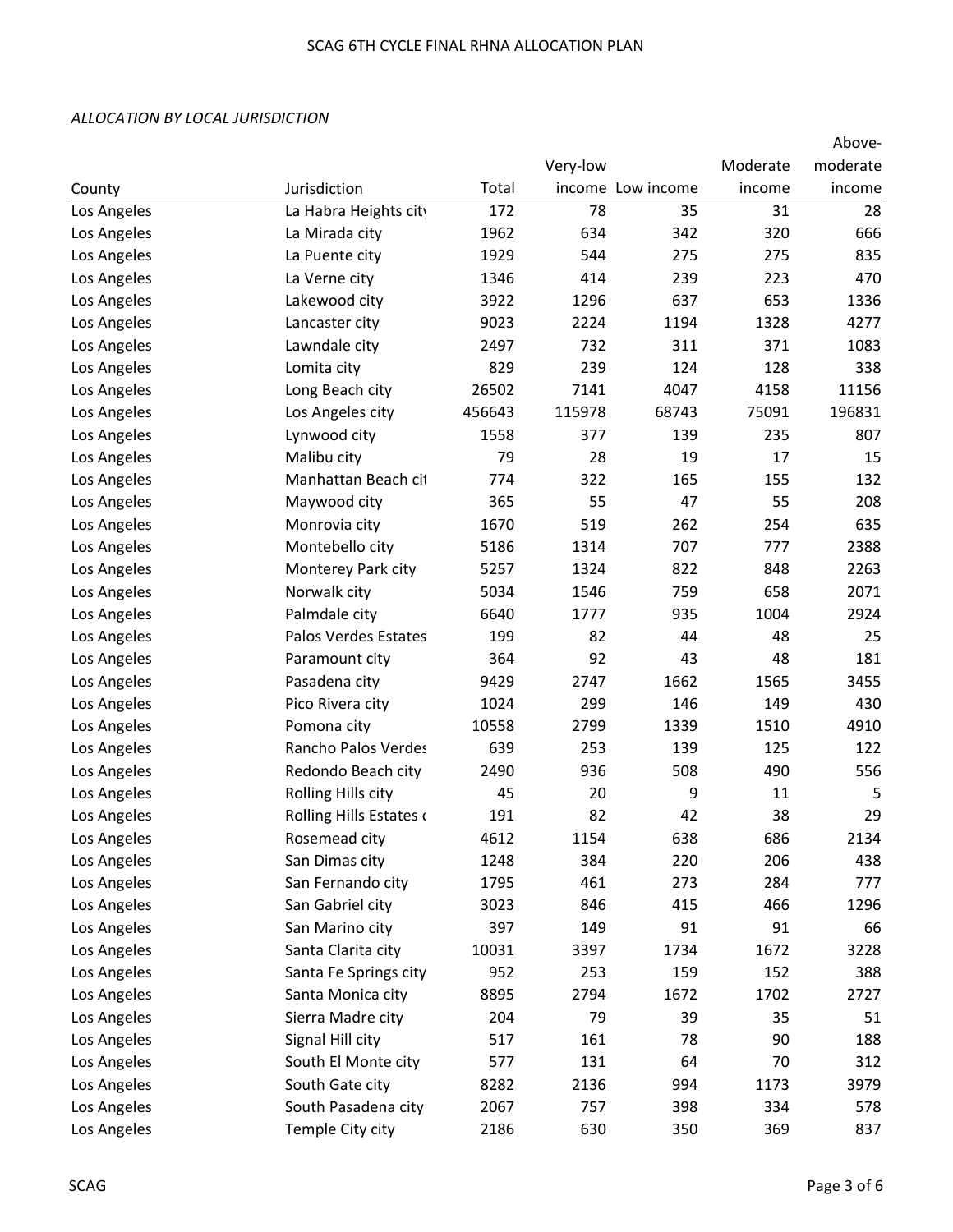|             |                       |       |          |                   |          | Above-   |
|-------------|-----------------------|-------|----------|-------------------|----------|----------|
|             |                       |       | Very-low |                   | Moderate | moderate |
| County      | Jurisdiction          | Total |          | income Low income | income   | income   |
| Los Angeles | Torrance city         | 4939  | 1621     | 846               | 853      | 1619     |
| Los Angeles | Unincorporated Los    | 90052 | 25648    | 13691             | 14180    | 36533    |
| Los Angeles | Vernon city           | 9     | 5        | 4                 | 0        | 0        |
| Los Angeles | Walnut city           | 1293  | 427      | 225               | 231      | 410      |
| Los Angeles | West Covina city      | 5346  | 1653     | 850               | 865      | 1978     |
| Los Angeles | West Hollywood city   | 3933  | 1066     | 689               | 682      | 1496     |
| Los Angeles | Westlake Village city | 142   | 58       | 29                | 32       | 23       |
| Los Angeles | Whittier city         | 3439  | 1025     | 537               | 556      | 1321     |
| Orange      | Aliso Viejo city      | 1195  | 390      | 214               | 205      | 386      |
| Orange      | Anaheim city          | 17453 | 3767     | 2397              | 2945     | 8344     |
| Orange      | Brea city             | 2365  | 669      | 393               | 403      | 900      |
| Orange      | Buena Park city       | 8919  | 2119     | 1343              | 1573     | 3884     |
| Orange      | Costa Mesa city       | 11760 | 2919     | 1794              | 2088     | 4959     |
| Orange      | Cypress city          | 3936  | 1150     | 657               | 623      | 1506     |
| Orange      | Dana Point city       | 530   | 147      | 84                | 101      | 198      |
| Orange      | Fountain Valley city  | 4839  | 1307     | 786               | 834      | 1912     |
| Orange      | Fullerton city        | 13209 | 3198     | 1989              | 2271     | 5751     |
| Orange      | Garden Grove city     | 19168 | 4166     | 2801              | 3211     | 8990     |
| Orange      | Huntington Beach ci   | 13368 | 3661     | 2184              | 2308     | 5215     |
| Orange      | Irvine city           | 23610 | 6396     | 4235              | 4308     | 8671     |
| Orange      | La Habra city         | 804   | 192      | 116               | 130      | 366      |
| Orange      | La Palma city         | 802   | 224      | 140               | 137      | 301      |
| Orange      | Laguna Beach city     | 394   | 118      | 80                | 79       | 117      |
| Orange      | Laguna Hills city     | 1985  | 568      | 353               | 354      | 710      |
| Orange      | Laguna Niguel city    | 1207  | 348      | 202               | 223      | 434      |
| Orange      | Laguna Woods city     | 997   | 127      | 136               | 192      | 542      |
| Orange      | Lake Forest city      | 3236  | 956      | 543               | 559      | 1178     |
| Orange      | Los Alamitos city     | 769   | 194      | 119               | 145      | 311      |
| Orange      | Mission Viejo city    | 2217  | 674      | 401               | 397      | 745      |
| Orange      | Newport Beach city    | 4845  | 1456     | 930               | 1050     | 1409     |
| Orange      | Orange city           | 3936  | 1067     | 604               | 677      | 1588     |
| Orange      | Placentia city        | 4398  | 1243     | 680               | 782      | 1693     |
| Orange      | Rancho Santa Marga    | 680   | 209      | 120               | 125      | 226      |
| Orange      | San Clemente city     | 982   | 282      | 164               | 188      | 348      |
| Orange      | San Juan Capistrano   | 1054  | 270      | 173               | 183      | 428      |
| Orange      | Santa Ana city        | 3137  | 606      | 362               | 545      | 1624     |
| Orange      | Seal Beach city       | 1243  | 258      | 201               | 239      | 545      |
| Orange      | Stanton city          | 1231  | 165      | 145               | 231      | 690      |
| Orange      | Tustin city           | 6782  | 1724     | 1046              | 1132     | 2880     |
| Orange      | Unincorporated Ora    | 10340 | 3107     | 1866              | 2006     | 3361     |
| Orange      | Villa Park city       | 296   | 93       | 60                | 61       | 82       |
| Orange      | Westminster city      | 9759  | 1881     | 1473              | 1784     | 4621     |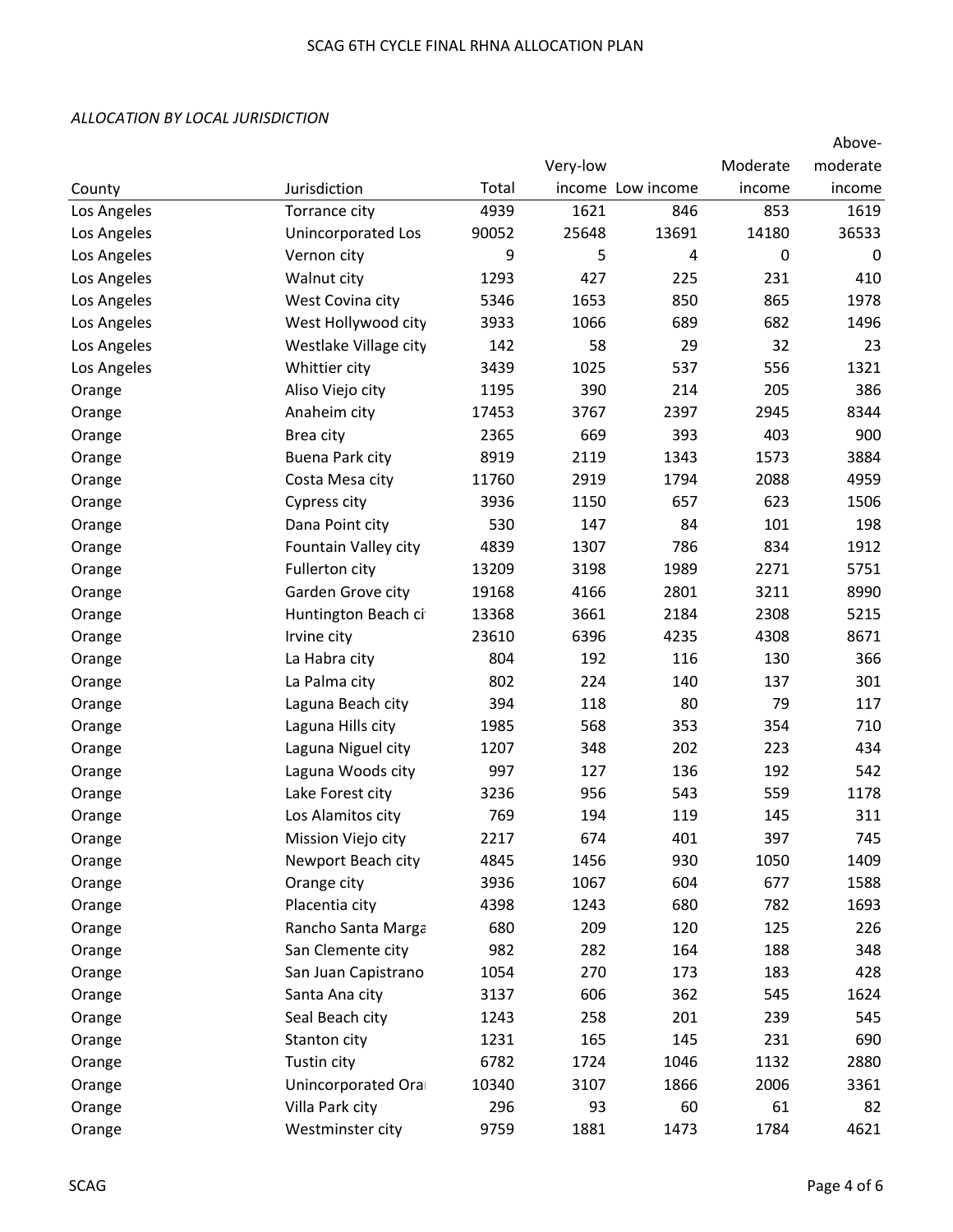|                |                      |       |          |                   |          | Above-   |
|----------------|----------------------|-------|----------|-------------------|----------|----------|
|                |                      |       | Very-low |                   | Moderate | moderate |
| County         | Jurisdiction         | Total |          | income Low income | income   | income   |
| Orange         | Yorba Linda city     | 2415  | 765      | 451               | 457      | 742      |
| Riverside      | <b>Banning city</b>  | 1673  | 317      | 193               | 280      | 883      |
| Riverside      | Beaumont city        | 4210  | 1229     | 721               | 723      | 1537     |
| Riverside      | <b>Blythe city</b>   | 494   | 82       | 71                | 96       | 245      |
| Riverside      | Calimesa city        | 2017  | 495      | 275               | 379      | 868      |
| Riverside      | Canyon Lake city     | 129   | 43       | 24                | 24       | 38       |
| Riverside      | Cathedral City city  | 2549  | 540      | 353               | 457      | 1199     |
| Riverside      | Coachella city       | 7886  | 1033     | 999               | 1367     | 4487     |
| Riverside      | Corona city          | 6088  | 1752     | 1040              | 1096     | 2200     |
| Riverside      | Desert Hot Springs c | 3873  | 569      | 535               | 688      | 2081     |
| Riverside      | Eastvale City        | 3028  | 1145     | 672               | 635      | 576      |
| Riverside      | Hemet city           | 6466  | 812      | 732               | 1174     | 3748     |
| Riverside      | Indian Wells city    | 382   | 117      | 81                | 91       | 93       |
| Riverside      | Indio city           | 7812  | 1793     | 1170              | 1315     | 3534     |
| Riverside      | Jurupa Valley City   | 4497  | 1207     | 749               | 731      | 1810     |
| Riverside      | La Quinta city       | 1530  | 420      | 269               | 297      | 544      |
| Riverside      | Lake Elsinore city   | 6681  | 1878     | 1099              | 1134     | 2570     |
| Riverside      | Menifee city         | 6609  | 1761     | 1051              | 1106     | 2691     |
| Riverside      | Moreno Valley city   | 13627 | 3779     | 2051              | 2165     | 5632     |
| Riverside      | Murrieta city        | 3043  | 1009     | 583               | 545      | 906      |
| Riverside      | Norco city           | 454   | 145      | 85                | 82       | 142      |
| Riverside      | Palm Desert city     | 2790  | 675      | 460               | 461      | 1194     |
| Riverside      | Palm Springs city    | 2557  | 545      | 408               | 461      | 1143     |
| Riverside      | Perris city          | 7805  | 2030     | 1127              | 1274     | 3374     |
| Riverside      | Rancho Mirage city   | 1746  | 430      | 318               | 328      | 670      |
| Riverside      | Riverside city       | 18458 | 4861     | 3064              | 3139     | 7394     |
| Riverside      | San Jacinto city     | 3392  | 800      | 465               | 560      | 1567     |
| Riverside      | Temecula city        | 4193  | 1359     | 801               | 778      | 1255     |
| Riverside      | Unincorporated Rive  | 40647 | 10371    | 6627              | 7347     | 16302    |
| Riverside      | Wildomar city        | 2715  | 798      | 450               | 434      | 1033     |
| San Bernardino | Adelanto city        | 3763  | 394      | 566               | 651      | 2152     |
| San Bernardino | Apple Valley town    | 4290  | 1086     | 600               | 747      | 1857     |
| San Bernardino | Barstow city         | 1520  | 172      | 228               | 300      | 820      |
| San Bernardino | Big Bear Lake city   | 212   | 50       | 33                | 37       | 92       |
| San Bernardino | Chino city           | 6978  | 2113     | 1284              | 1203     | 2378     |
| San Bernardino | Chino Hills city     | 3729  | 1388     | 821               | 789      | 731      |
| San Bernardino | Colton city          | 5434  | 1318     | 668               | 906      | 2542     |
| San Bernardino | Fontana city         | 17519 | 5109     | 2950              | 3035     | 6425     |
| San Bernardino | Grand Terrace city   | 630   | 189      | 92                | 106      | 243      |
| San Bernardino | Hesperia city        | 8155  | 1921     | 1231              | 1409     | 3594     |
| San Bernardino | <b>Highland city</b> | 2513  | 619      | 409               | 471      | 1014     |
| San Bernardino | Loma Linda city      | 2051  | 523      | 311               | 352      | 865      |